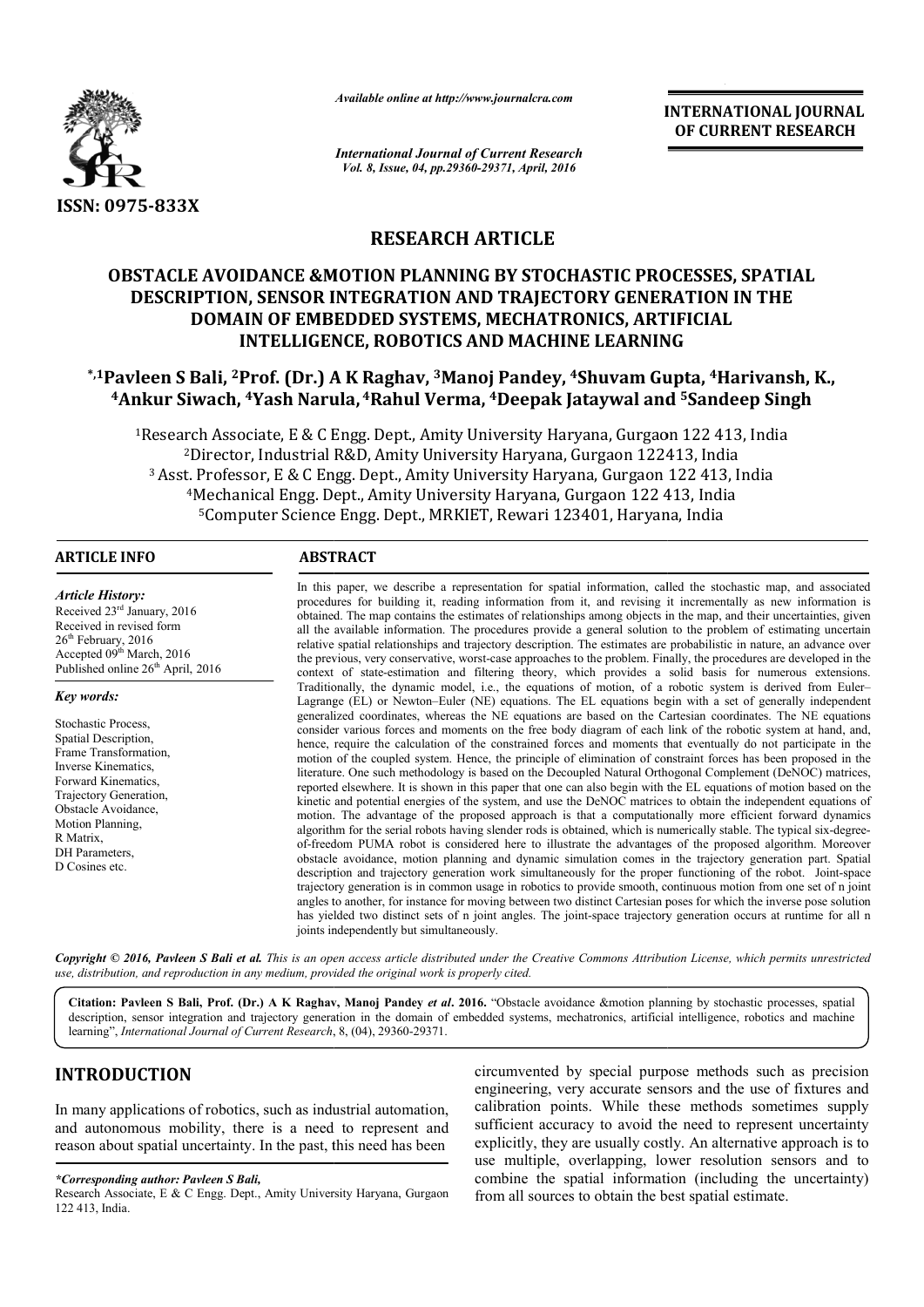

**Fig 1. Configuration Parameters**

This integrated information can often supply sufficient accuracy to avoid the need for the hard engineered approach. In addition to lower hardware cost, the explicit estimation of uncertain spatial information makes it possible to decide in advance whether proposed operations are likely to fail because of accumulated uncertainty, and whether proposed sensor information will be sufficient to reduce the uncertainty to tolerable limits. In situations utilizing inexpensive mobile robots, perhaps the only way to obtain sufficient accuracy is to combine the (uncertain information from many sensors. However, a difficulty in combining uncertain spatial information arises because it often occurs in the form of uncertain relative information. This is particularly true where many different frames of reference are used, and the uncertain spatial information must be propagated between these frames. This paper presents a general solution to the problem of estimating uncertain spatial relationships, regardless of which frame the information is presented in, or in which frame the answer is required, previous methods for representing spatial uncertainty in typical robotic applications numerically computed min-max bounds on the errors. Brooks developed other methods for computing min-max bounds symbolically. These min-max approaches are very conservative compared to the probabilistic approach in this paper, because they combine many pieces of information, each with worst case bounds on the errors. Working on problem in off-line programming of industrial automation tasks, proposed operations that could reduce graphs of uncertain relationships (represented by multivariate probability distributions) to a single, best estimate of some relationship of interest. The current paper extends that work, but in the formal setting of estimation theory, and does not utilize graph transformations. In summary, many important applications require a representation of spatial uncertainty. In addition, methods for combining uncertain spatial information and transforming such information from one frame to another are required. This paper presents a representation that makes explicit the uncertainty of each degree of freedom in the spatial relationships of interest. A method is given for combining uncertain information regardless of which frame it is presented in, and it allows the description of the spatial uncertainty of one frame relative to any other frame. The necessary procedures are presented in matrix form, suitable for efficient implementation. In particular, methods are given for incrementally building the best estimate "map" and its uncertainty as new pieces of uncertain spatial information are added.

A typical robotic task is to grasp a work piece supplied by a conveyer belt or similar mechanism in an automated manufacturing environment, transfer it to a new position and place it correctly on a second work piece. (i.e. placing microprocessors on a PCB). To do this the end effector of the robot must be correctly positioned relative to the work piece.

- Robots often operate in situations without the assistance of sophisticated jigs and fixturing.
- They have many more degrees of freedom than a CNC machine would have.
- There may be some variation in the exact position of the work piece presented.

The problem presented to the engineer is:

Firstly, how can one position the end effector of a robot in the correct position initially to grasp the work piece? Secondly, how best to move the robotic arm to move the part without impacting any surrounding equipment (or people) and reposition the manipulator to the new position? The key information needed to complete the task is:

- Where is the work piece
- Where is the end effector
- In the case of a mobile robot one may also ask the important question; where is the robot.

We need to introduce a set of tools and notations for describing positions and orientations. It is important to note that these tools are not specific to robotics, but rather are tools that come from the more general discipline of engineering dynamics. Start with an inertial frame of reference. Inertial frame of reference: Also termed the universe coordinate system/frame or base frame. Is a frame of reference in which dynamics of an object are inertial. Usually has a fixed stationary origin



**Fig. 2. Manipulator**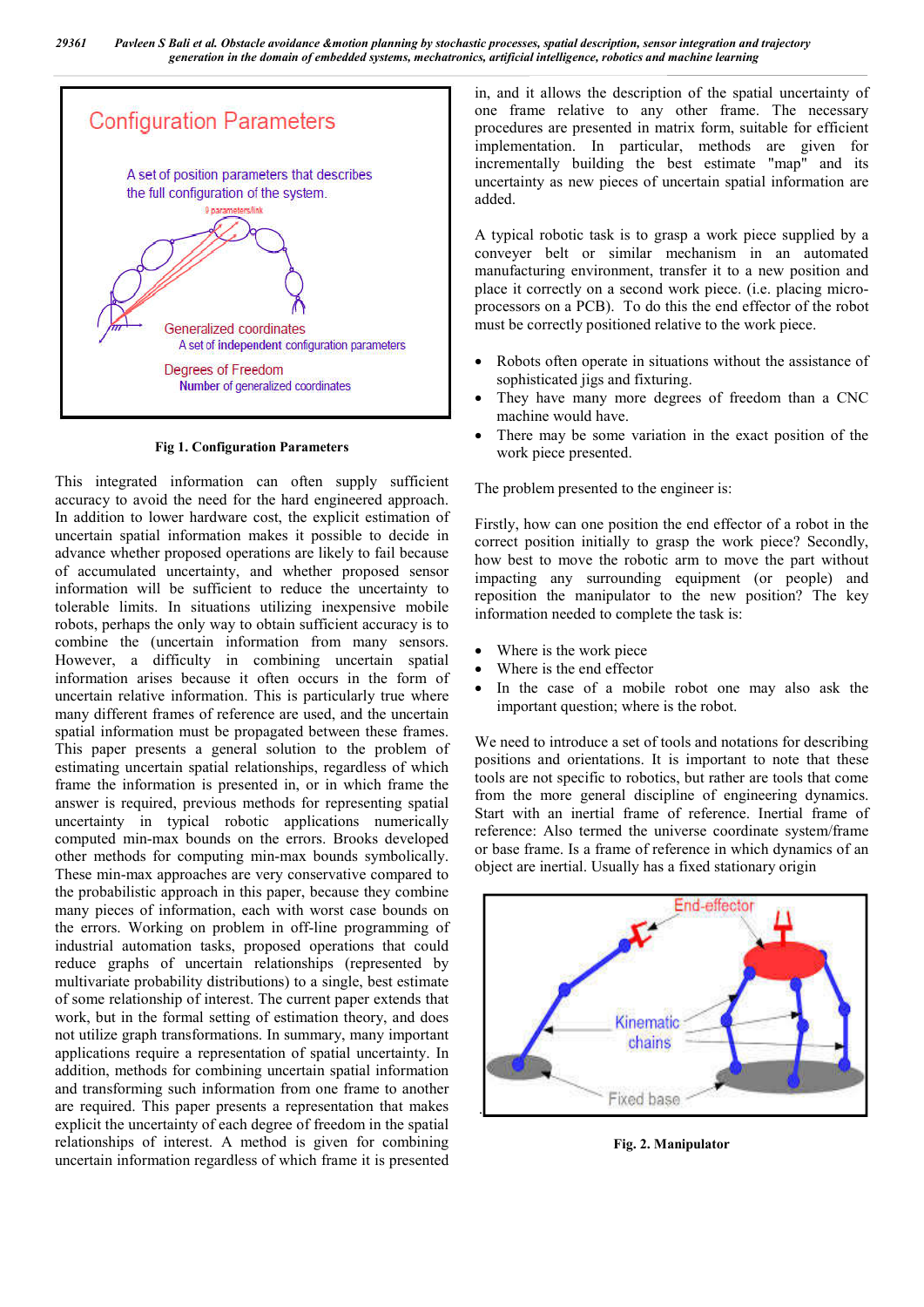

**Fig. 3. Object Tracing**

#### **Specifying Positions**

A position in space may be denoted by a triple of numbers:

$$
{}^A P = \left( \begin{array}{c} P_x \\ P_y \\ P_z \end{array} \right)
$$

Position itself is a physical quantity independent of any frame. However it is often useful to express the position of a point in space relative to some frame. The left superscript on <sup>A</sup>P denotes the frame {A} in which the position is expressed. If one considers a different base frame {B}, the location of the physical point P does not change, however the triple of reals  $(i.e. <sup>B</sup>P)$  that denote its position in the new coordinates system of {B} certainly do

 ${}^{\mathbf{A}}\mathbf{P}\neq{}^{\mathbf{B}}\mathbf{P}$ 

In fact, as we shall see later,  ${}^{\rm A}P={}^{\rm A}P_{\rm Borg}+{}^{\rm B}P$ 

Where  $A$  P<sub>Borg</sub> denotes the position of the origin of  ${B}$ expressed in frame {A}.

## **Specifying Orientations**

A single point in space has no orientation. We are usually interested in describing the orientation in space of some rigid body (e.g. robot end effector). The approach is to attach a frame fixed to the body. Associate the coordinate system  $(X_A;$  $Y_A$ ; ZA) to the inertial frame of reference  ${A}$ . The objects  $(X_A; Y_A; Z_A)$  are unit vectors representing the coordinate directions in {A}. By construction

$$
{}^AX_A=\left(\begin{array}{c}1\\0\\0\end{array}\right),\quad {}^AY_A=\left(\begin{array}{c}0\\1\\0\end{array}\right),\quad {}^AZ_A=\left(\begin{array}{c}0\\0\\1\end{array}\right).
$$

Attach a frame to the body in space whose orientation we wish to describe. Denote this frame by {B}. Assume the situation that the origin of  ${B}$  is coincident to  ${A}$ , i.e. only orientation is important. Then associate the coordinate system  $(X_B; Y_B;$  $Z_B$ ) to  $\{B\}$  so that the change in orientation from the inertial frame to the new frame is a rotation of the basis  $(X_A; Y_A; Z_A)$  to the new basis  $(X_B; Y_B; Z_B)$ . Note that by convention, all frames of reference are right-hand frames. The coordinate directions  $(X_B; Y_B; Z_B)$  fully determine the orientation of  ${B}$ , and we can describe this orientation with respect to the frame of reference  ${A}$  by the triple of vectors  $({}^{A}X_{B}; {}^{A}Y_{B}; {}^{A}Z_{B}).$ Compact notation is achieved by grouping the triple of vectors representing the orientation {B} relative to the frame of reference {A} by a matrix,

$$
{}_{B}^{A}R = ({}^{A}X_{B} {}^{A}Y_{B} {}^{A}Z_{B}) = \begin{pmatrix} r_{11} & r_{12} & r_{13} \\ r_{21} & r_{22} & r_{23} \\ r_{31} & r_{32} & r_{33} \end{pmatrix}
$$

Such a matrix is known as a rotation matrix. How can one explicitly calculate the values of the entries of a rotation matrix? Let  $\langle X; Y \rangle$  denote the usual inner (i.e. dot) product between two vectors.

$$
{}_{B}^{A}R=\left(\begin{array}{cc} \langle X_{A},X_{B}\rangle & \langle X_{A},Y_{B}\rangle & \langle X_{A},Z_{B}\rangle \\ \langle Y_{A},X_{B}\rangle & \langle Y_{A},Y_{B}\rangle & \langle Y_{A},Z_{B}\rangle \\ \langle Z_{A},X_{B}\rangle & \langle Z_{A},Y_{B}\rangle & \langle Z_{A},Z_{B}\rangle \end{array}\right)
$$

Since YA and XB are unit vectors, their dot product is given by the cosine of the angle between them,  $(Y_A; X_B > = r_{21} = \cos(\Theta))$ 

It is for this reason that the entries of a rotation matrix are known as direction cosines.

#### **Properties of Rotation Matrices**

$$
\begin{pmatrix} {^{A}_{B}R} \end{pmatrix}^{T} \begin{pmatrix} {^{A}_{B}R} \end{pmatrix} = \begin{pmatrix} {^{A}_{X}}_{B}^T{^{A}_{X}}_{B} & {^{A}_{X}}_{B}^T{^{A}_{Y}}_{B} & {^{A}_{X}}_{B}^T{^{A}_{X}}_{B} \\ {^{A}_{Y}}_{B}^T{^{A}_{X}}_{B} & {^{A}_{Y}}_{B}^T{^{A}_{Y}}_{B} & {^{A}_{Y}}_{B}^T{^{A}_{X}}_{B} \\ {^{A}_{Z}}_{B}^T{^{A}_{X}}_{B} & {^{A}_{Z}}_{B}^T{^{A}_{Y}}_{B} & {^{A}_{Z}}_{B}^T{^{A}_{X}}_{B} \\ 0 & 1 & 0 \\ 0 & 0 & 1 \end{pmatrix} = I_3
$$

All rotation matrices are orthogonal matrices  $R^{T}R = 13$ . (i.e. both the rows and columns form an orthonormal basis; each row/column has length 1, an each are mutually perpendicular). Due to the symmetry of the inner product.

$$
^{B}_{A}R=\left( ^{A}_{B}R\right) ^{T}
$$

Recalling the orthogonal property one has,

$$
\left(\begin{smallmatrix}A \\ B\end{smallmatrix}\right)^{T}\left.\begin{smallmatrix}A \\ B\end{smallmatrix}\right R=\left.\begin{smallmatrix}B \\ A\end{smallmatrix}\right R \left.\begin{smallmatrix}A \\ B\end{smallmatrix}\right R=I_{3}
$$

Thus, the rotation matrix representing  ${B}$  with respect to  ${A}$ is the inverse of the matrix representing  ${A}$  with respect to {B}.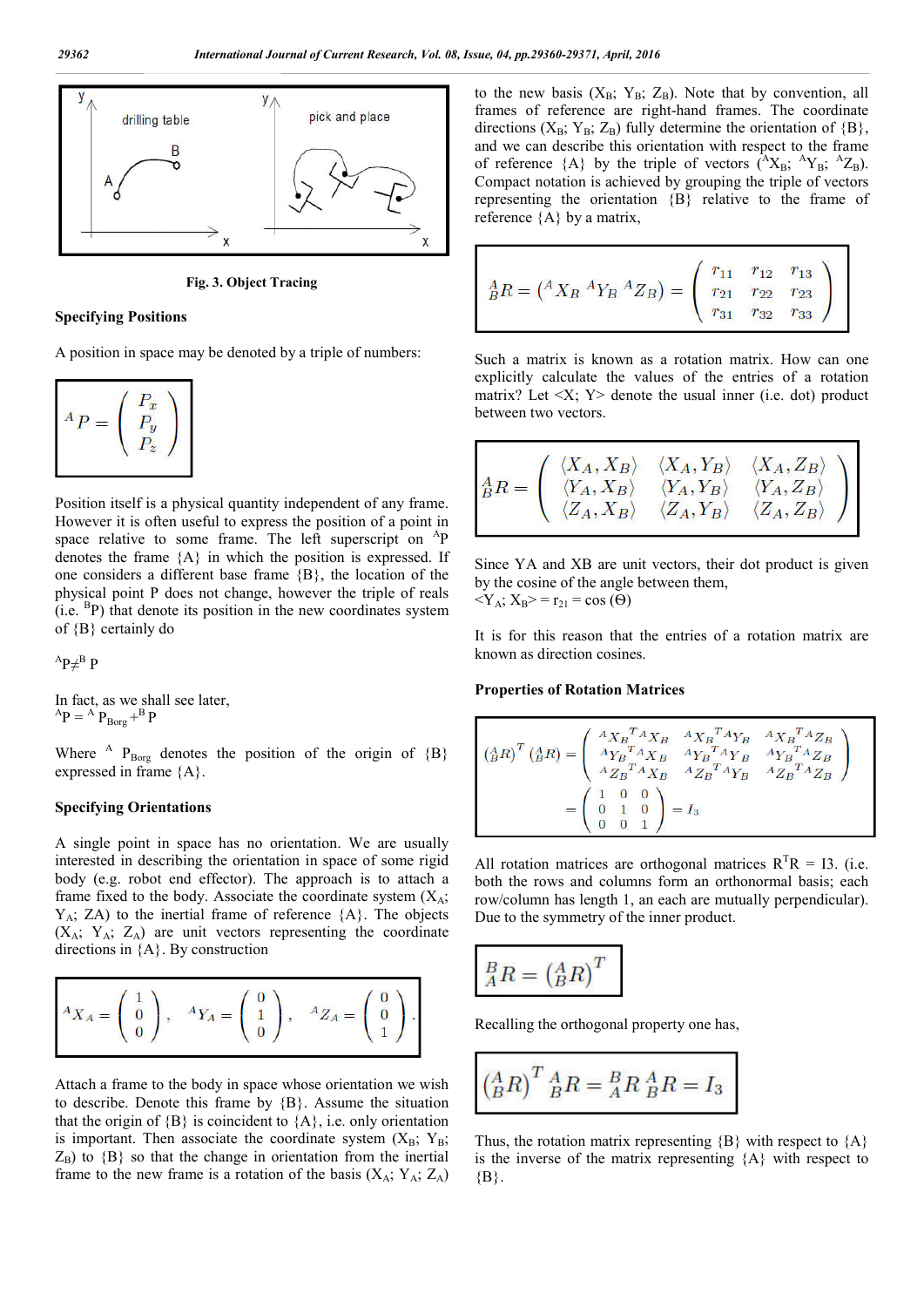*29363 Pavleen S Bali et al. Obstacle avoidance &motion planning by stochastic pr processes, spatial description, sensor integration and trajectory*  generation in the domain of embedded systems, mechatronics, artificial intelligence, robotics and machine learning

$$
{}_A^BR=\left( {}_B^AR\right) ^{-1}=\left( {}_B^AR\right) ^T
$$

In fact rotation matrices form a group in matrix space termed the special orthogonal group,

$$
SO(3) = \{R \in \Re^{3 \times 3} \, \big| \, R^T R = I_3 \}
$$

The Group operations are,  $R.Q = RQ$ ; Group multiplication  $R^{-1} = R^{T}$ ; Inverse operation

## **Rotation Matrices as Transform Mapping**

We have seen that one use of a rotation matrix is to define the orientation of one frame with respect to another. Another use for a transformation matrix is as a transform mapping, i.e. a mapping that takes a vector quantity expressed in one frame, and expresses it in another. A representation of a vector V relies on a frame of reference



A vector may be represented in different frames of reference. For example if BV is known then,

$$
{}^AV=\left(\begin{array}{c} \langle ^BX_A, {}^BV_C\rangle \\ \langle ^BY_A, {}^BV_C\rangle \\ \langle ^BZ_A, {}^BV_\rangle \end{array}\right)=\left(\begin{array}{c} {}^BX_A^T \\ {}^BY_A^T \\ {}^BX_A^T \\ {}^BT_A \end{array}\right){}^BV
$$

$$
{}^{A}V = {}^{B}_{A}R^{T}{}^{B}V = {}^{A}_{B}R^{B}V
$$

$$
{}^{A}_{B}R : \text{frame } B \to \text{frame } A
$$

$$
{}^{B}V \mapsto {}^{A}V := {}^{A}_{B}R^{B}V
$$

Thus, the second interpretation is that the rotation matrix is a mapping between representations of free vectors.

#### **Frame analogy & transformations**

#### **Stochastic Map**

Our knowledge of the spatial relationships among objects is inherently uncertain. A manmade object does not match its geometric model *exactly* because of manufacturing tolerances. *Even if it did,* a sensor could not measure the geometric features, and thus locate the object *exactly,*  measurement errors. And *even if it could,*  a robot using the sensor cannot manipulate the object *exactly*  as intended, because of hand positioning errors. These errors can be her. A representation of a vector V<br>
here<br>  $\begin{pmatrix} 1 \end{pmatrix}$ ,<br>  $\begin{pmatrix} 1 \end{pmatrix}$ ,<br>  $\begin{pmatrix} 1 \end{pmatrix}$ <br>  $\begin{pmatrix} 1 \end{pmatrix}$ <br>  $\begin{pmatrix} 1 \end{pmatrix}$ <br>  $\begin{pmatrix} 1 \end{pmatrix}$ <br>  $\begin{pmatrix} 1 \end{pmatrix}$ <br>  $\begin{pmatrix} 1 \end{pmatrix}$ <br>  $\begin{pmatrix} 1 \end{pmatrix}$ <br>  $\begin{pmatrix} 1 \end{pmatrix$ 

reduced to negligible limits for some tasks, by "preengineering" the solution - structuring the working environment and using specially-suited high-precision equipment - but at great cost of time and expense. However, rather than treat spatial uncertainty as a side issue in geometrical reasoning, we believe it must be treated as an intrinsic part of spatial representations. In this paper, uncertain spatial relationships will be tied tog geometrical reasoning, we believe it must be treated as an intrinsic part of spatial representations. In this paper, uncertain spatial relationships will be tied together in a representation called the *stochastic map.*



**Fig. 4. Stochastic Frames**

It contains estimates of the spatial relationships, their It contains estimates of the spatial relationships, their uncertainties, and their inter-dependencies. First, the map structure will be described, followed by methods for extracting information from it. Finally, a procedure will be given for information from it. Finally, a procedure will be given for building the map incrementally, as new spatial information is obtained. To illustrate the theory, we will present an example of a mobile robot acquiring knowledge about its location and the organization of its environment by making sensor observations at different times and in different pl obtained. To illustrate the theory, we will present are of a mobile robot acquiring knowledge about its loc<br>the organization of its environment by makin<br>observations at different times and in different places.

#### **Representation**

In order to formalize the above ideas, we will define the In order to formalize the above ideas, we will define the following terms. A *spatial relationship* will be represented by the vector of its *spatial variables,*  x. For example, the position and orientation of a mobile robot can be described by its coordinates, z and y, in a two dimensional cartesian reference frame and by its orientation, given as a rotation about the z axis: can be described by its<br>sional cartesian reference<br>as a rotation about the z

| Ĩ, |  | x<br>y |
|----|--|--------|
|----|--|--------|

An uncertain spatial relationship, moreover, can be represented by a *probability distribution* over its spatial variables - i.e., by a probability density function that assigns a probability to each particular combination of the spatial variables, x:

## $P(x) = f(x) dx$

Such detailed knowledge of the probability distribution is usually unnecessary for making decisions, such as whether the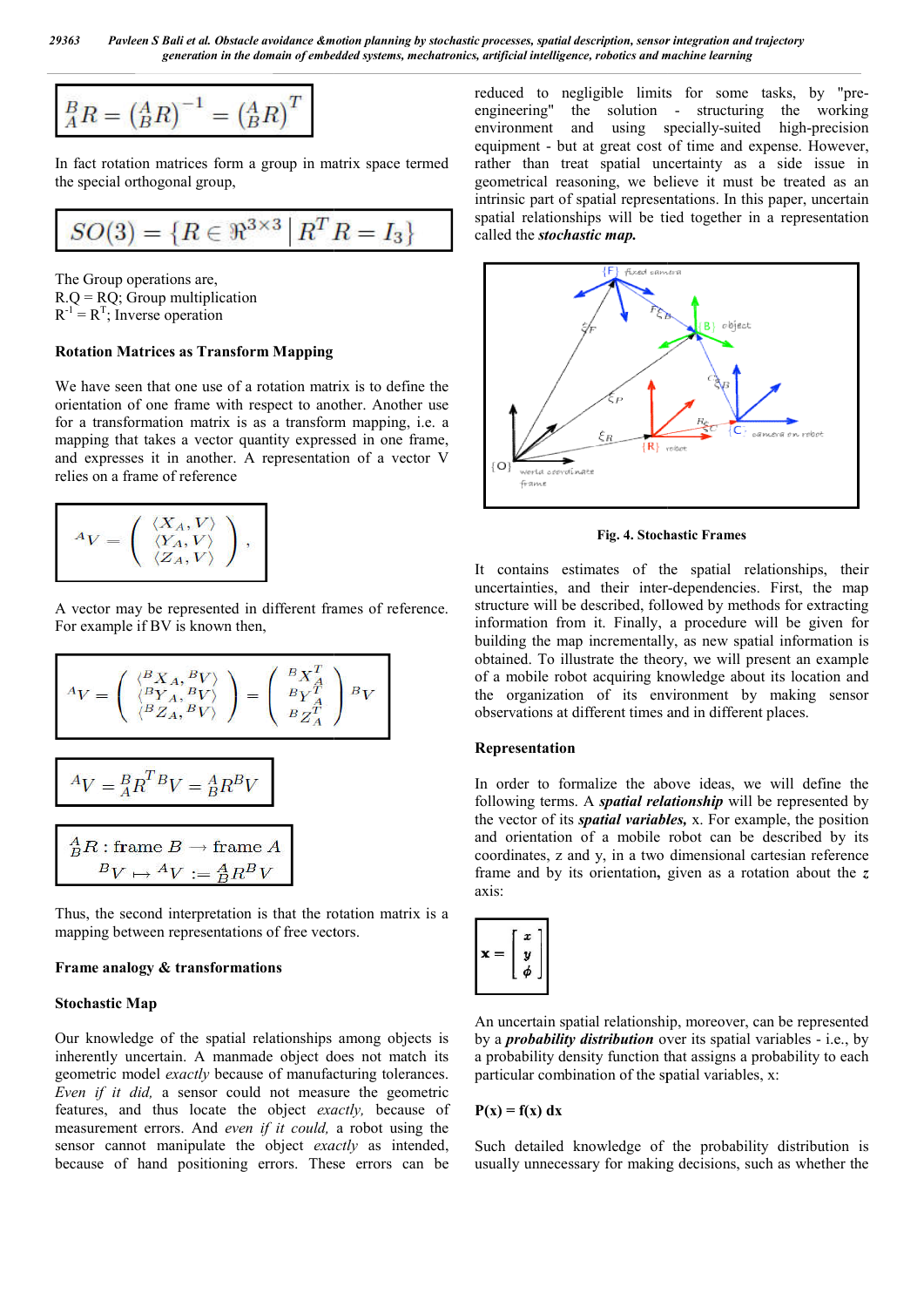robot will be able to complete a given task (e.g. passing through a doorway). Furthermore, most measuring devices provide only a nominal value of the measured relationship, and we can estimate the average error from the sensor specifications. For these reasons, we choose to model an uncertain spatial relationship by estimating the first two moments of its probability distribution-the *mean, x* and the *covariance, C(x)*, defined as:

$$
\hat{\mathbf{x}} \triangleq E(\mathbf{x}),
$$
  
\n
$$
\tilde{\mathbf{x}} \triangleq \mathbf{x} - \hat{\mathbf{x}},
$$
  
\n
$$
\mathbf{C}(\mathbf{x}) \triangleq E(\tilde{\mathbf{x}}\tilde{\mathbf{x}}^T).
$$

where E is the expectation operator, and *2* is the deviation from the mean. For our mobile robot example, these are:

$$
\hat{\mathbf{x}} = \begin{bmatrix} \hat{x} \\ \hat{y} \\ \hat{\phi} \end{bmatrix}, \quad \mathbf{C}(\mathbf{x}) = \begin{bmatrix} \sigma_z^2 & \sigma_{xy} & \sigma_{x\phi} \\ \sigma_{xy} & \sigma_y^2 & \sigma_{y\phi} \\ \sigma_{x\phi} & \sigma_{y\phi} & \sigma_{\phi}^2 \end{bmatrix}
$$

#### **Interpretation**

For some decisions based on uncertain spatial relationships, we must assume a particular distribution that fits the estimated moments. For example, a robot might need to be able to calculate the probability that a certain object will be in its field of view, or the probability that it will succeed in passing through a doorway. Given only the mean, x, and covariance matrix, C(x), of a multivariate probability distribution, the principle of maximum entropy indicates that the distribution which assumes the least information is the normal distribution. Furthermore if the spatial relationship is calculated by combining many different pieces of information the central limit theorem indicates that the resulting distribution will tend to a normal distribution:

$$
P(\mathbf{x}) = \frac{\exp\left[-\frac{1}{2}(\mathbf{x}-\hat{\mathbf{x}})^T\mathbf{C}^{-1}(\mathbf{x})(\mathbf{x}-\hat{\mathbf{x}})\right]}{\sqrt{(2\pi)^m|\mathbf{C}(\mathbf{x})|}}d\mathbf{x}.
$$

We will graph uncertain spatial relationships by plotting contours of constant probability from a normal distribution with the given mean and covariance information. These contours are concentric ellipsoids (ellipses for two dimensions) whose parameters can be calculated from the covariance matrix,  $C(x)$ . It is important to emphasize that we do not assume that the uncertain spatial relationships are described by normal distributions. We estimate the mean and variance of their distributions, and use the normal distribution only when we need to calculate specific probability contours. In the figures in this paper, the plotted points show the actual locations of objects, which are known only by the simulator and displayed for our benefit. The robot's information is shown by the ellipses which are drawn centered on the estimated

mean of the relationship and such that they enclose a 99.9% confidence region (about four standard deviations) for the relationships.

#### **Object Sensing**

Throughout this paper we will refer to a two dimensional example involving the navigation of a mobile robot with three degrees of freedom. In this example the robot performs the following sequence of actions:

- The robot senses object #1
- The robot moves.
- The robot senses an object (object #2) which it determines cannot be object #l.
- Trying again, the robot succeeds in sensing object #1, thus helping to localize itself, object #1, and object #2.



**Fig. 5. The robot senses object 1 and moves**

Figure shows two examples of uncertain spatial relationships the sensed location of object #1, and the end-point of a planned motion for the robot. The robot is initially sitting at a landmark which will be used as the world reference location. There is enough information in our stochastic map at this point for the robot to be able to decide how likely a collision with the object is, if the motion is made. In this case the probability is vanishingly small. The same figure shows how this spatial knowledge can be presented from the robot's new reference frame after its motion. As expected, the uncertainty in the location of object **#**1becomes larger when it is compounded with the uncertainty in the robot's motion.



**Fig. 6. The robot senses object 2**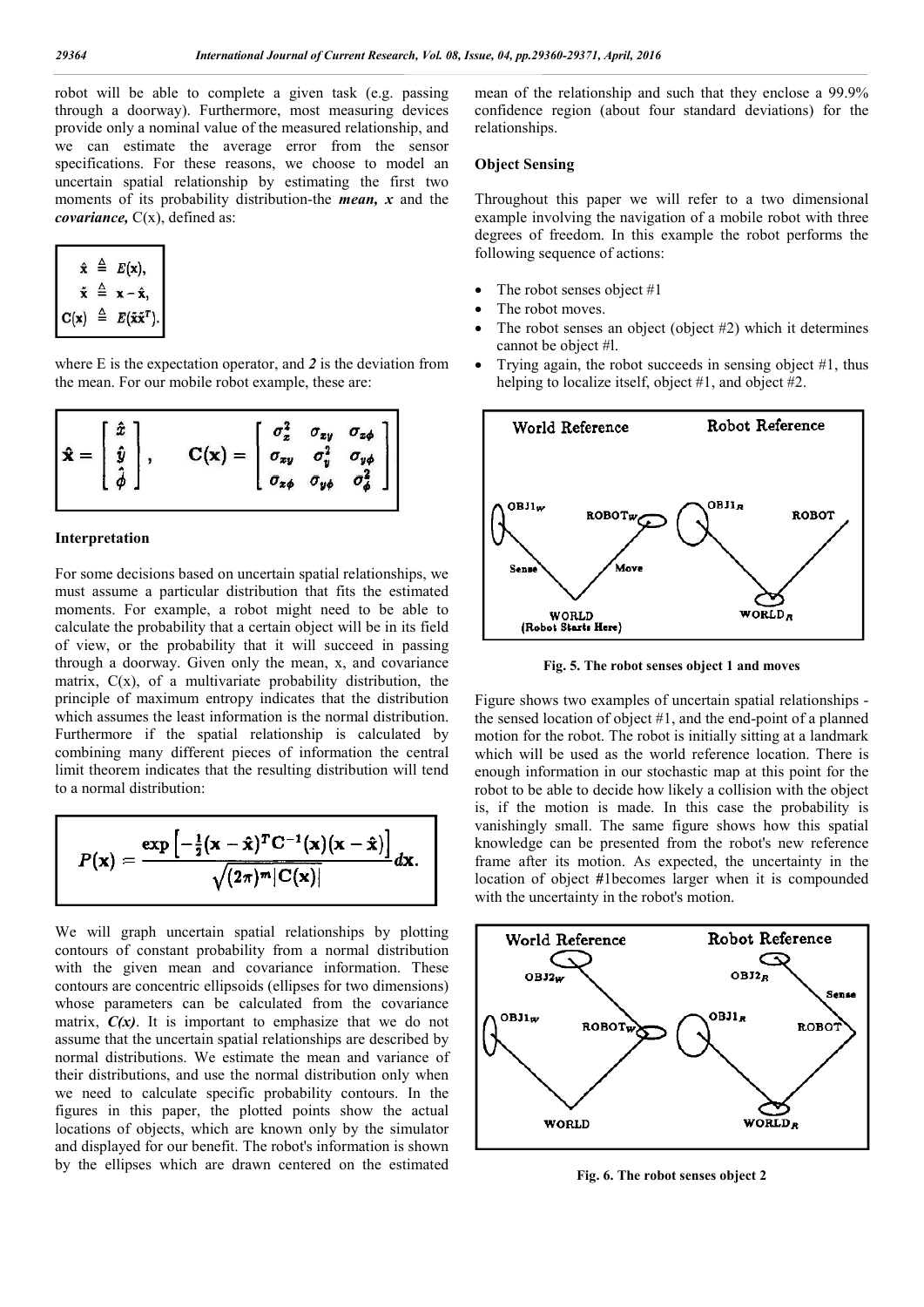From this new location, the robot senses object **#**2**.** The robot is able to determine with the information in its stochastic map that this must be a new object and is not object **#**1which it observed earlier.



**Fig. 7. The robot senses object 1 again**

In Fig 7, the robot senses object **#**1again. This new sensor measurement acts as a constraint and is incorporated into the map, reducing the uncertainty in the locations of the robot, object **#**1 and Object **#**2.

# **Frame Analogy**

We have used the term frame to this point as some coordinate system either translated or rotated relative to some base inertial coordinate system. In general we would like our frames both translated and rotated relative to the inertial system. So a general frame of reference {B} is fully specified by:

1.The position of the origin of the frame (expressed in the inertial frame of reference).

 ${}^{A}P_{Borg}$  origin of frame {B} relative to frame {A}

2.The orientation of the frame, expressed as a rotation matrix relative to a reference frame.

 ${}^{A}B_{R}$  Orientation of {B} relative to {A}  $R_B$ , R Orientation of  ${B}$  relative to inertial frame

# **Mapping between Frames**

As in the pure rotation case, we are interested in deriving something like a rotation matrix that allows:

1. A description of an arbitrary frame in a concise format 2. The machinery to be able to transfer the description of vector quantities from one frame to another.

Assume an inertial frame {A}, and another frame {B} which is located somewhere in space and has arbitrary orientation to {A} (maybe {B} could be attached to the robot end effector for example). It is clear to see that any point P expressed in terms of frame  ${B}$ , i.e. <sup>B</sup>P, can be expressed in terms of frame  ${A}$ according to:

 ${}^{\text{A}}\text{P}$ : =  ${}^{\text{A}}{}_{\text{B}}\text{R}{}^{\text{B}}\text{P}$  +  ${}_{\text{APBorg}}$ 

However, while this description solves 1, it provides a clumsy solution to 2. The trick here is to embed  $R<sup>3</sup>$  into  $R<sup>4</sup>$  by creating the matrix operator, denoted as  $A_B T$ , by forming the matrix

|     |  | Borg |  |
|-----|--|------|--|
| a s |  |      |  |

where this matrix is termed a homogeneous transformation matrix, so that the previous expression for <sup>A</sup>P can be arrived at as:

$$
\left(\begin{array}{c|c} & A \\ \hline 0 & 0 & 0 \\ \hline 0 & 0 & 0 \\ \end{array}\right) \xrightarrow{AP_{Borg}} \left(\begin{array}{c} B \\ \hline 1 \\ \hline 1 \\ \end{array}\right) = \left(\begin{array}{c} \frac{A}{B}R^{B}P + {}^{A}P_{Borg} \\ \hline 1 \\ \hline 1 \\ \end{array}\right)
$$

The theory of homogeneous transformations is also heavily used in the Computer Graphics and Computer Vision fields, where the last row in  $^{A}{}_{B}T$  can be other than [0, 0, 0, 1] to effect perspective and scaling operations. This more general machinery takes care of the special pure-translation and purerotation cases.

# **Transformation Operator**

A third interpretation of a homogeneous transform is as a transformation operator on a vector quantity in a single frame. Imagine we have a vector P expressed in a frame {A}, and we wish to rotate and translate that vector by some amount with respect to {A}. A homogeneous transform can be shown to achieve this operation. Although this operation seems quite different to the mapping interpretation introduced previously, the mathematics behind it is the same. Intuitively, one can see why this is the case:

1.Keeping the vector unmoved and expressing it in a frame that has been translated and rotated backwards" (i.e. the mapping between frames interpretation), is the same mathematically as

2.Keeping the frame unmoved and translating and rotating the vector forwards" (the operator interpretation). Since the operator interpretation is relevant to a single frame, we can drop the previous pre-super/subscripts, and simply use the notation T.

# **Robot kinematics**

# **Introduction**

Kinematics is the science of motion which treats motion without regard to the forces which cause it. Within the science of kinematics one studies the position, velocity, acceleration, and all higher order derivatives of the position variables. Hence, the study of the kinematics of robots refers to all geometrical and time-based properties of the motion. A very basic problem to be solved is: How to relate the robot's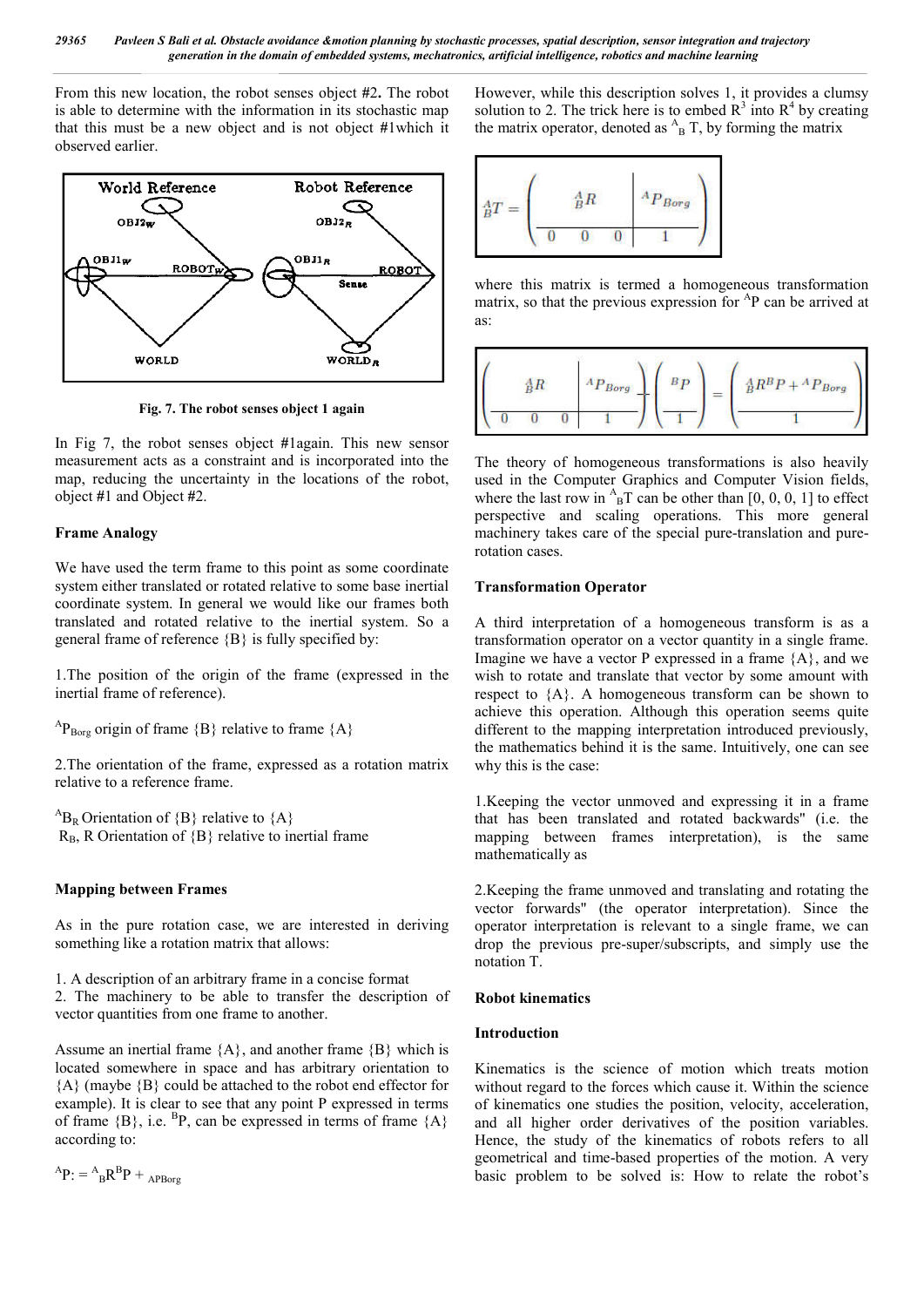configuration or pose to the position and orientation of its end effector. A configuration of an n-degree of freedom robot is an n-vector (*q,q...qn)* 1 2, where each *i q* is either a rotational joint angle or a prismatic joint translation. This is known as the forward kinematics of the robot.



**Fig. 8. Robot Kinematics**

This is the static geometrical problem of computing the position and orientation of the end-effector of the robot. Specifically, given a set of joint angles, the forward kinematic problem is to compute the position and orientation of the TCP relative to the base frame. Sometimes we think of this as changing the representation of robot position from joint space description into a cartesian space description. The following problem is considered the inverse kinematics: Given the position and orientation of the end-effector of the robot, calculate all possible sets of joint angles which could be used to attain the given position and orientation. The inverse kinematics is not as simple as the forward kinematics. Because the kinematic equations are nonlinear, their solution is not always easy or even possible in a closed form. The existence of a kinematic solution defines the workspace of a given robot. The lack of a solution means that the robot cannot attain the desired position and orientation because it lies outside the robot's workspace. In addition to dealing with static positioning problems, we may wish to analyse robots in motion. Often in performing velocity analysis of a mechanism it is convenient to define a matrix quantity called the jacobian of the robot. The jacobian specifies a mapping from velocities in joint space to velocities in cartesian space. The nature of this mapping changes as the configuration of the robot varies. At certain points, called singularities, this mapping is not invertible. An understanding of this phenomenon is important to designers and users of robots.

#### **Definitions**

- A robot maybe thought of as a set of bodies connect edinachain by joints.
- These bodies are called links.
- Joints form a connection between a neighbouring pairoflinks

#### **Properties**

Normally robots consist of joints with one degree of freedom (1DOF).

- Revolute/prismatic joints
- n-DOF joints can be modelledasnjointswith1 DOF connected withn-1links of zero length
- Position in garobot in 3-space a minimum of six joints is required
- Typical robot consist of6joints
- Join taxis are defined by lines in space
- Alinkcanbespecifiedbytwonumberswhichdefinetherelativel ocationofthetwo joint axes in space: link leng than d link twist
- Linklength:measuredalongthelinewhichismutuallyperpendic ulartobothaxes
- Link twist: measured in the plane defined by the perpendicular axis

## **Link Connection Description by Denavit-Hartenberg Notation**

Neighbouring links have a common joint axis between them Parameters:

- Distance along common axis from one link to the other (link offset)
- Amount of rotation about this common axis between one link and its neighbour (joint angle)



**Fig. 9. The length and twist of a link**

A serial link robot consists of as equence of links connected together by actuated joints. For ann DOF robot, there will been joints and n links. Thebaseoftherobotislink0andis not considered one of the (n=6) links. Link 1is connected to the base link by joint1. There is no joint at the end of the final link (TCP). The only significance of links is that they maintain affixed relationship between the robot joints at each end of the link. Any link can be characterized by two dimensions: the common normal distance ai (called link length) and the angle  $\Theta$ i(called link twist) between the axes in a plane perpendicular to ai (see Fig 9). Generally, two links are connected a teach join taxis.

The axis will have two normals to it, one for each link. The relative position of two such connected links is given by di, the distance between the normals along the joint axis, and  $Θ$ <sub>i</sub> the angle between the normals measured in aplane normal to the axis. di and Ѳi are called the distance and the angle between the links, respectively. Inordertode scribe the relationship between links, we will assign coordinate systems (frames) to each link. We will first consider revolute joints in which  $\Theta$ i is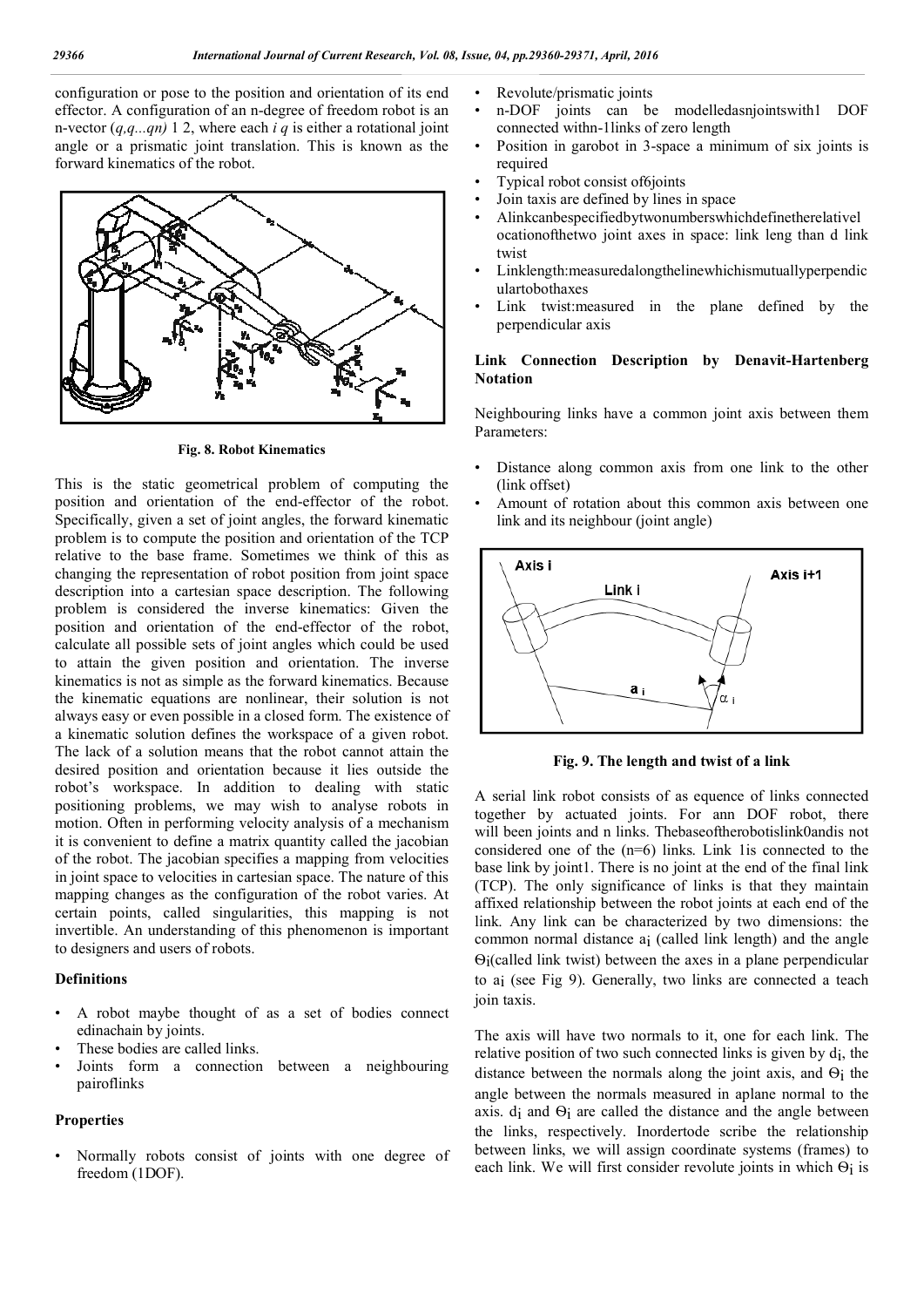*29367 Pavleen S Bali et al. Obstacle avoidance &motion planning by stochastic processes, spatial description, sensor integration and trajectory generation in the domain of embedded systems, mechatronics, artificial intelligence, robotics and machine learning*

the joint variable. The origin of the frame of linki is set to beat the inter section of the common normal between the axes of jointsiandi+1andtheaxisofjointi+1.Incase of intersecting joint axes, the origin is at the point of intersection of the joint axes. If the axes are parallel, the origin is chosen to make the joint distance zero for the next link whose coordinate rig in is defined. The axis for linki will be aligned with the axis of jointi+ 1. The axis will be aligned with any common normal which exists and is directed along the normal from jointi to jointi  $+1$ . In case of intersecting joints, the direction of the axis is parallel or antiparallel to the vector cross product zi-1xzi. Notice that this condition is also satisfied for the axis directed along the normal between joints i and i+ 1.  $\Theta$ i is zero for the ith revolute joint when  $x_i$ -1 and  $x_i$  are parallel and have the same direction. In case of prismatic joint, the distance d<sub>i</sub> is the joint variable. The direction of the joint axis is the direction in which the joint moves. The direction of the axis is defined but, un like a revolute joint, the position in space is not defined. In the case of a prismatic joint, the length ai has no meaning and is setto zero. The origin of the frame for a prismatic joint is coincident with the next defined link origin. The zaxis of the prismatic joint is aligned with theaxisofjointi+1.The xi axis is parallelor ant parallel to the vector cross product of the direction of the prismatic joint and z<sub>1</sub>. For a prismatic joint we will define the zero position when  $dj=0$ . With the robot in its zero position, the positive sense of rotation or revolute jointsor displacement for prismatic joints can be decided and the sense of the direction of thez axis determined. The origin of the base link (zero) will be coincident with the origin of link 1 If it is desired to define a different reference frame, then the relationship between the reference and base frames can be described by affixed homogeneous transformation. At the end of the robot, the final displacement 6 or rotation  $\Theta_6$  occurs with respecttoz 5. The origin of the frame for link6ischosentobecoincidentwiththat of the link 5 frame. If a tool (or end effector) is used who seorigin and axes do not coincide with the frame of link 6, the tool can be related by affixed homogeneous trans formation to link 6. Having assigned frames to all links according to the preceding scheme, we can establish the relationshipbetweensuccessiveframesi-1, I by the following rotations and translations:



(a)  $\Theta$ <sub>i</sub>=the angle between X<sub>i-1</sub> and X<sub>i</sub> measured about Z<sub>i-1</sub>

- (b) d<sub>i</sub>=the distance from  $X_{i-1}$  to  $X_i$  measured along  $Z_{i-1}$
- (c) a<sub>i</sub>=the distance from  $Z_{i-1}$  to  $Z_i$  measured along  $X_i$
- (d)  $\alpha$ <sup>-</sup> the angle between  $Z$ <sup>-</sup><sup>1</sup> and  $Z$ <sup>i</sup> measured about  $X$ <sup>i</sup>

Due to the authors of this method attaching frames to links, these four parameters are called the Denavit Hartenberg parameters (DH parameters).

# **Forward Kinematics**

Forward kinematics refers to the use of the kinematic equations of a robot to compute the position of the end-effector from specified values for the joint parameters. Given the joint values of the robot within degrees of freedom, the homogenous matrix defining the position and orientation of the TCP is:

$$
\underline{T}(\underline{q}) = \begin{pmatrix} \underline{n}(\underline{q}) & \underline{o}(\underline{q}) & \underline{a}(\underline{q}) & \underline{p}(\underline{q}) \\ 0 & 0 & 0 & 1 \end{pmatrix} \stackrel{\circ}{=} \underbrace{D \cdot \frac{1}{2} D \cdot \ldots \cdot \frac{N-2}{N-1} D \cdot \frac{N-1}{N} D}_{N-1}
$$

The vectors p,n,o,a are described in the base (world) frame. This mapping from robot coordinates to world coordinates is unique.



**Forward kinematics: mapping from robot coordinates to world coordinates**

#### **Inverse Kinematics**

The reverse process that computes the joint parameters that achieve a specified position of the end-effector is known as inverse kinematics. Given the position and orientation of the TCP with respect to the base frame calculate the joint coordinates of the robot which correspond it.

## **Inverse kine matics: mapping from world coordinates to robot coordinates**

#### **Trajectory generation & motion planning**

#### **Introduction**

**Scope:** methods of computing a trajectory in multidimensional space

**Definition:** trajectory refers to a time history of position, velocity and acceleration for each degree of freedom.

#### **Issues:**

- Specification of trajectories
- Motion description easy for robot operators
- Start and end point
- Geometrical properties
- Representation of trajectories in the robot control
- Computing trajectories on-line (a trun time)

#### **General considerations**

- Motion of robot is described as motion of TCP (tool frame)
- Supports robot operator's imagination
- Decoupling the motion description from any robot, end-effector (modularity)
- Exchange ability with other robots
- Supports the idea of moving frames (conveyer belt)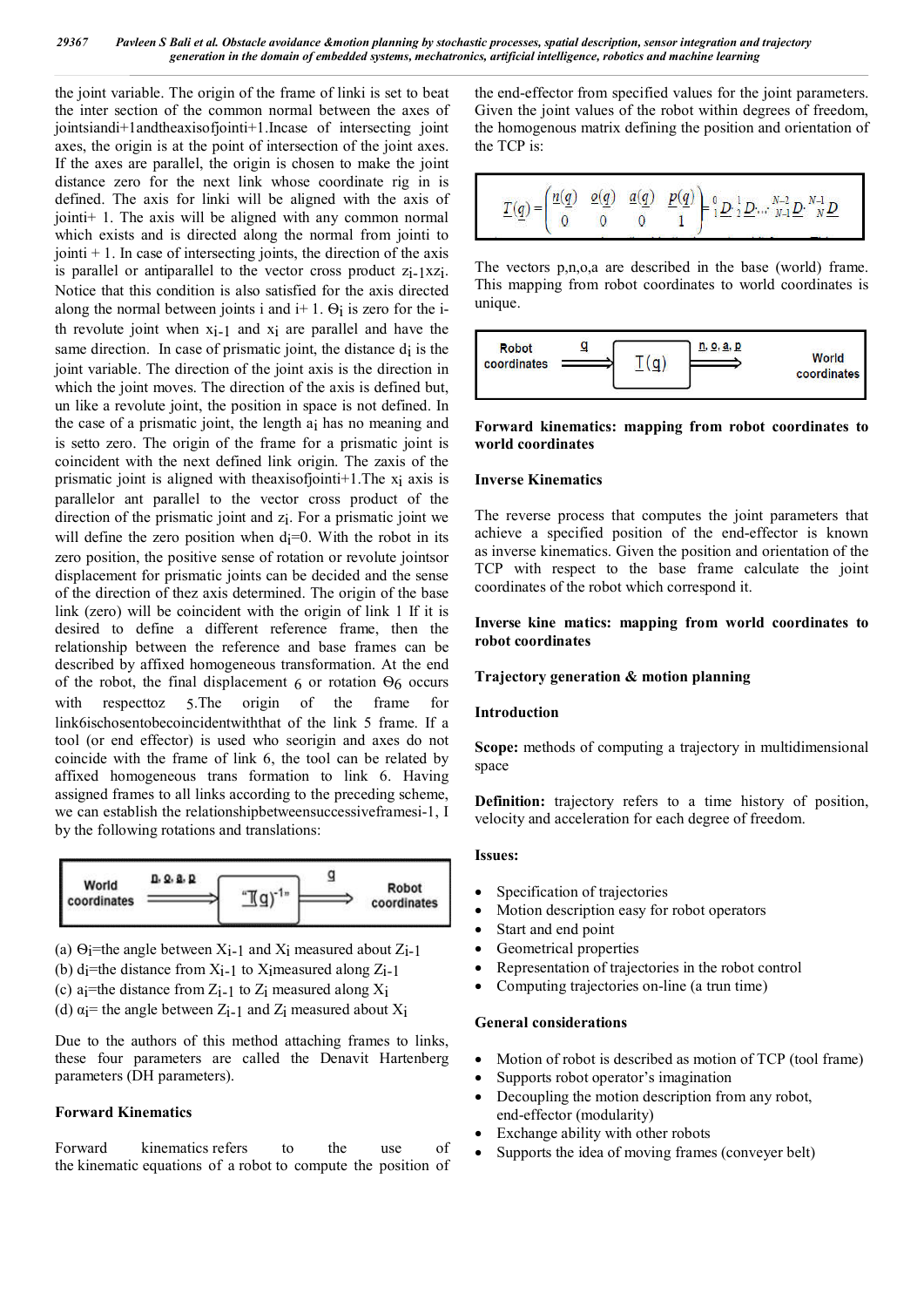Basic problem: move the robot from the start position, given by the tool frame  $T_{initial}$  to the end position given by the tool frame  $T_{final}$ .

#### **Spatial motionconstraints:**

- Specification of motion might include so called via points
- Viapoints:intermediate points bet
- Weenstart and end points

# **Temporal motion constraints:**

• Specification of motion might include elapsed time between via points

## **Requirements:**

- Execution of smooth motions
- Smooth (motion) function:functionand its first derivativeis continuous

 Jerky motions increase wear on the mechanism (gears)and cause vibrations by exciting resonances of the robot.

#### **There are two methods of path generation:**

- Joints pace schemes: paths hapes in space and time are described in terms of functions of joint angles. This motion type is named Point-to-Pointmotion (PTP)
- Cartesian space schemes: path shapes in space and time are described in terms of functions of Cartesian co ordinates. This motion type is named Continuous Pathmotion (CP)

#### **Trajectory Generation in Joint Space (PTP Motions)**

- Path shape (in space and time) described in terms of functions of joint angles
- Description of path points (via points plus start and end point) interms of tool frames
- Each path point is converted in to joint angles by application of inverse kinematics
- Identifying as mooth function for each of then joints passing through the via points and ends at the target point
- Synchronisation of motion (each joint starts and ends at the same time)
- Joint which travels the longest distance defines the travel time (assuming same maximal acceleration for each joint)
- In between via points the shape of the path is complex if described in artesian space
- Joint space trajectory generation schemes are easy to compute
- Each joint motion is calculated independently from other joints

Many, actually infinite, smooth functions exist for such motions.

# **Four constraints on the (single) joint function q (t) are evident:**

Start configuration  $q(0) = q_A$ , end configuration *end B*  $q(t_{end}) = q_B$ 





**Fig. 10. PTP motion between two points**

Four constraints can be satisfied by a polynomial of degree 3 or higher.

In case of via points the velocity is not zero.

- Start configuration  $q(0) = q_A$ , end configuration *end*  $q(t_{end})$  $=$  B
- Velocities  $q(0)=q_0$ ,  $q(t_{end})=q_B$

Choosing velocities by

- Robot user
- Automatically chosen by the robot control

Using these type of polynomials does not in general generate time optimal motions.

## **Linear function with parabolic blends:**



**Fig. 11. Path with trapezoidal velocity profile**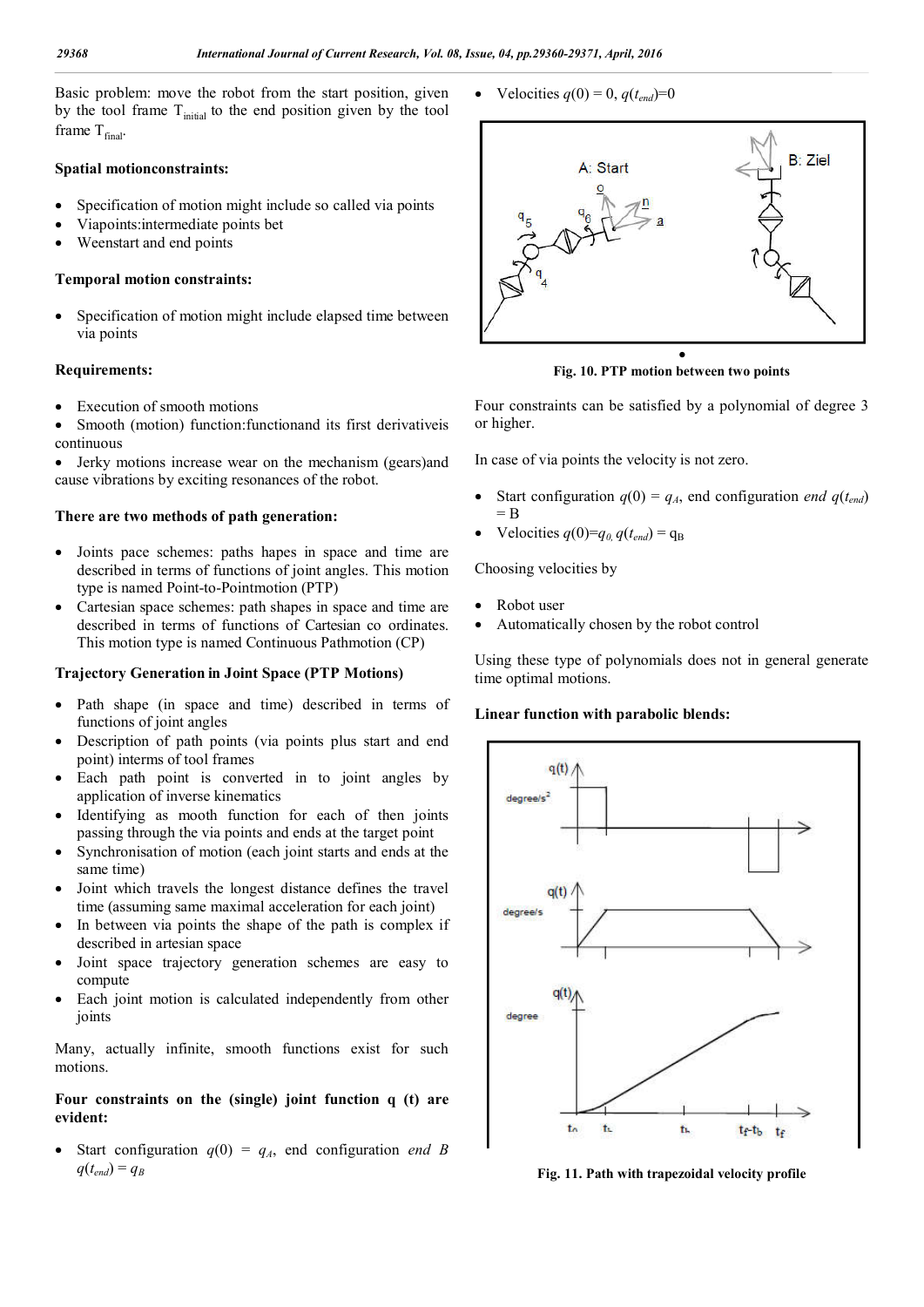Smooth motion constructed by adding parabolic blends to the linear function

# **Assumptions:**

- Constant acceleration during blend
- Same duration for the (two) parabolic blends
- Therefore symmetry about the halfway point in time  $t<sub>h</sub>$

# **Trajectory Generation in Cartesian Space**

Robot user would like to control the motion between start and end point several possibilities:

- Straight line motion (TCP follows a straight line)
- Circular motion (TCP follows a circle segment)
- Spline motion
- Inverse kinematics needs to be calculated at run time
- Computational expensive (depending on the robot)

# **Issues:**

- Interpolation of TCP position (linear change of coordinates)
- Interpolation of orientation (linear change of matrix elements would fail)

# **Motion Planning**

**Motion planning** (also known as the "navigation problem" or the "piano mover's problem") is a term used in robotics for the process of breaking down a desired movement task into discrete motions that satisfy movement constraints and possibly optimize some aspect of the movement. For example, consider navigating a mobile robot inside a building to a distant waypoint. It should execute this task while avoiding walls and not falling down stairs.



**Fig. 12. Motion Planning**

A motion planning algorithm would take a description of these tasks as input, and produce the speed and turning commands sent to the robot's wheels. Motion planning algorithms might address robots with a larger number of joints (e.g., industrial manipulators), more complex tasks (e.g. manipulation of objects), different constraints (e.g., a car that can only drive forward), and uncertainty (e.g. imperfect models of the environment or robot). Motion planning has several robotics applications, such as autonomy, automation, and robot design in CAD software, as well as applications in other fields, such as animating digital characters, intelligence, architectural design, robotic surgery, and the study of biological molecules. A motion planning algorithm would take a desc<br>tasks as input, and produce the speed and turn<br>sent to the robot's wheels. Motion planning al<br>address robots with a larger number of joints<br>manipulators), more complex tasks (e game artificial ation *planarity* by reacting the motion in the proposition state here are the planarity of the control of the control of the sensor integration of the control of the control of the rest in the relation of the relation of

# **Configuration Space**

A configuration describes the pose of the robot, and the configuration space  $C$  is the set of all possible configurations. For example: describes the pose of the robot, and space  $C$  is the set of all possible example:<br>example:<br>single point (zero-sized) translating in a 2-

- If the robot is a single point (zero-sized) translating in a 2dimensional plane (the workspace), C is a plane, and a configuration can be represented using two parameters (x, y). dimensional plane (the workspace), C is a plane, and a configuration can be represented using two parameters (x, y).<br>If the robot is a 2D shape that can translate and rotate, the workspace is still 2-dimensional. However,
- If the robot is a 2D shape that can translate and rotate, the Euclidean group **SE** (2) =  $\mathbb{R}^2 \times$  **SO** (2) (where **SO** (2) is the special orthogonal group of 2D rotations), and a configuration can be represented using  $3$  parameters  $(x, y, z)$ θ).
- If the robot is a solid 3D shape that can translate and rotate, the workspace is 3-dimensional, but C is the special If the robot is a solid 3D shape that can translate and rotate, the workspace is 3-dimensional, but C is the special Euclidean group  $SE(3) = R^3 \times SO(3)$ , and a configuration requires 6 parameters: (x, y, z) for translation, and Euler angles  $(α, β, γ)$ .
- If the robot is a fixed-base manipulator with N revolute joints (and no closed-loops), C is N-dimensional. joints (and no closed-loops), C is N-dimensional.

# **Free Space**

The set of configurations that avoids collision with obstacles is called the free space  $C_{\text{free}}$ . The complement of  $C_{\text{free}}$  in C is called the obstacle or forbidden region. Often, it is called the obstacle or forbidden region. Often, it is prohibitively difficult to explicitly compute the shape of  $C_{\text{free}}$ . However, testing whether a given configuration is in  $C_{\text{free}}$  is efficient. First, forward kinematics determine the position of the robot's geometry, and collision detection tests if the robot's geometry collides with the environment's geometry.

# **Robotic programing languages obotic languages**

# **Introduction:**

Robot programming systems are the interface between the Robot programming systems are the interface between the robot and the human user. The sophistication of such a user interface is becoming very important as robots are applied to more and more demanding industrial applications. In considering the programming of manipulators, it is important considering the programming of manipulators, it is important<br>to remember that they are typically only a minor part of an automated process. The term work cell is used to describe a local collection of equipment which may include one or more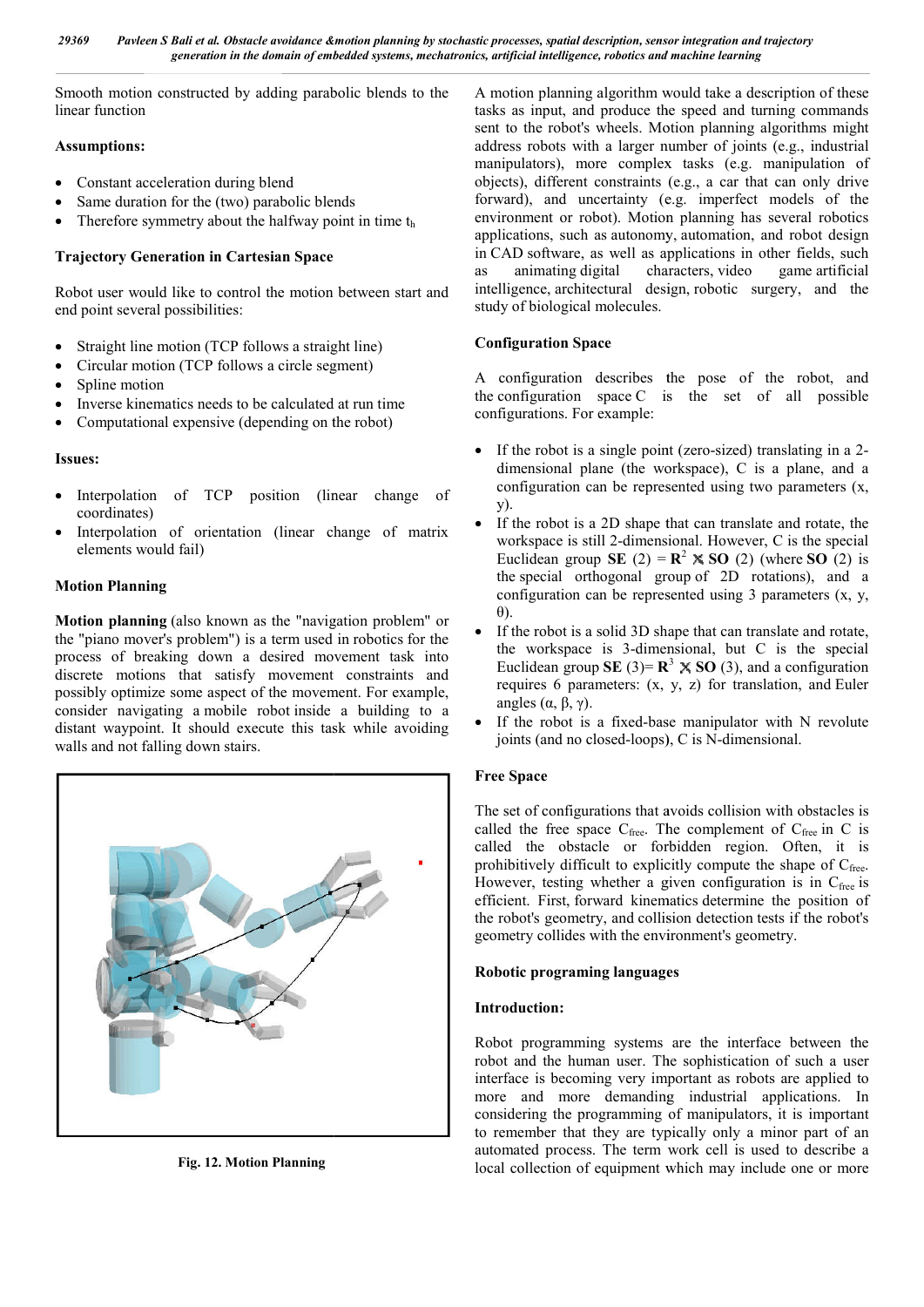robots, conveyor systems, part feeders and fixtures. At the next higher level, work cells might be interconnected in factory wide networks so that a central control computer can control the overall factory flow.

## **Levels of Programing**

Three levels of robot programming exist:

- Teach In programming
- Explicit robot languages
- Task level programming languages

## **Teach in Programming**

The robot will be moved by the human user through interaction with a teach pendant (sometimes called teach box). Teach pendant are hand-held button boxes which allow control of each robot joint or of each cartesian degree of freedom. Today's controllers allow alphanumeric input, testing and branching so that simple programs involving logic can be entered.

## **Explicit Robot Languages**

With the arrival of inexpensive and powerful computers, the trend has been increasingly toward programming robots via programs written in computer programming languages. Usually these computer programming languages have special features which apply to the problems of programming robots. An international standard has been established with the programming language IRL (Industrial Robot Language, DIN 66312)

# **Task Level Programming**

The third level of robot programming methodology is embodied in task-level programming languages. These are languages which allow the user to command desired sub goals of the task directly, rather than to specify the details of every action the robot is to take. In such a system, the user is able to include instructions in the application program at a significantly higher level than in an explicit programming language. A task-level programming system must have the ability to perform many planning tasks automatically. For example, if an instruction to *grasp the bolt* is issued, the system must plan a path of the manipulator which avoids collision with any surrounding obstacles, automatically choose a good grasp location on the bolt, and grasp it. In contrast, in an explicit robot language, all these choices must be made by the programmer. The border between explicit robot programming languages is quite distinct. Incremental advances are being made to explicit robot programming languages which help to ease programming, but these enhancements cannot be counted as components of a task-level programming system. True task-level programming of robots does not exist yet in industrial controllers but is an active topic of research.

## **Requirements of a Robot Programming Language**

Important requirements of a robot programming language are:

- World modelling
- Motion specification
- Flow of execution
- Sensor integration

## **World Modelling**

- Existence of geometric types to present
- joint angle sets
- Cartesian positions
- **Orientations**
- Representation of frames
- Ability to do math on structured types like frames, vectors and rotation matrices
- Ability to describe geometric entities like frames in several different convenient representations with the ability to convert between representations

# **Motion Execution:**

- Description of desired motion (motion type, velocity, acceleration)
- Specifications of via points, goal points, corner smoothing parameters
- Ability to specify goals relative to various frames, including frames defined by the user and frames in motion (on a conveyor for example)

# **Flow of Execution:**

- Support of concepts like testing and branching
- Looping, calls to subroutines
- Parallel processing, signal and wait primitives
- Interrupt handling

# **Sensor Integration:**

- Interaction with sensors
- Integration with vision systems
- Sensor to track the conveyor belt motion
- Force torque sensor for force control strategies

# **DISCUSSION AND CONCLUSION**

This paper presents a general theory for estimating uncertain relative spatial relationships between reference frames in a network of uncertain spatial relationships. Such networks arise, for example, in industrial robotics and navigation for mobile robots, because the system is given spatial information in the form of sensed relationships, prior constraints, relative motions, and so on. The theory presented in this paper allows the efficient estimation of these uncertain spatial relations. This theory can be used, for example, to compute in advance whether a proposed sequence of actions (each with known uncertainty) is likely to fail due to too much accumulated uncertainty; whether a proposed sensor observation will reduce the uncertainty to a tolerable level; whether a sensor result is so unlikely given its expected value and its prior probability of failure that it should be ignored, and so on. This paper applies state estimation theory to the problem of estimating parameters